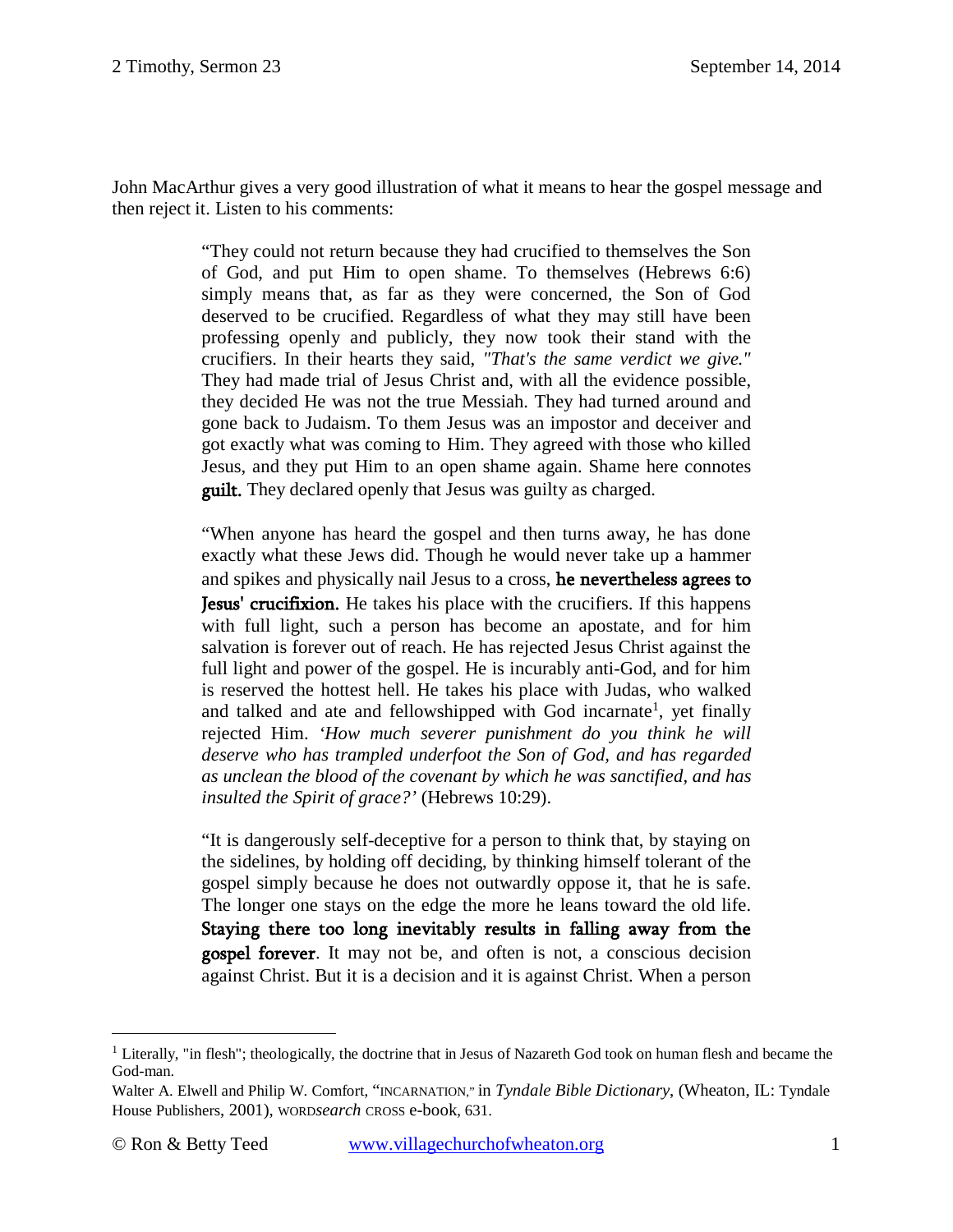goes away from Him in full light, he places Him on the cross again, in his own heart, and puts himself forever out of the Lord's reach.

"How terribly serious it is to reject Jesus Christ.

"For ground that drinks the rain which often falls upon it and brings forth vegetation useful to those for whose sake it is also tilled, receives a blessing from God; but if it yields thorns and thistles, it is worthless and close to being cursed, and it ends up being burned. (Hebrews [6:7-8\)](http://www.crossbooks.com/verse.asp?ref=Heb+6%3A7-8).

"Do you see the illustration? All those who hear the gospel are like the earth.

- "The rain falls, the gospel message is heard.
- The gospel seed is planted and there is nourishment and growth.
- Some of the growth is beautiful and good and productive. It is that which is planted, rooted, and nourished in God. But some of the growth is false and unproductive. It has come from the same seed and has been nourished by the same ground and the same water, but has become thorny, destructive, and worthless. It has rejected the life offered it and become good only for burning."[2](#page-1-0)

Later in 2 Timothy, Paul describes such false Christians.

#### 2 Timothy 3:1-5**:**

*1 But realize this, that in the last days difficult times will come. 2 For men will be lovers of self, lovers of money, boastful, arrogant, revilers, disobedient to parents, ungrateful, unholy,* 

*3 unloving, irreconcilable, malicious gossips, without self-control, brutal, haters of good,* 

*4 treacherous, reckless, conceited, lovers of pleasure rather than lovers of God, 5 holding to a form of godliness, although they have denied its power; Avoid such men as these.* 

This is the condition of our culture in this present day.

In his letter to Titus, Paul says this about that kind of people.

*They profess to know God, but by their deeds they deny Him, being detestable and disobedient and worthless for any good deed.* **(**Titus 1:16)

2 TIMOTHY 2:13:

<span id="page-1-0"></span><sup>2</sup> Ibid. Emphases added.  $\overline{a}$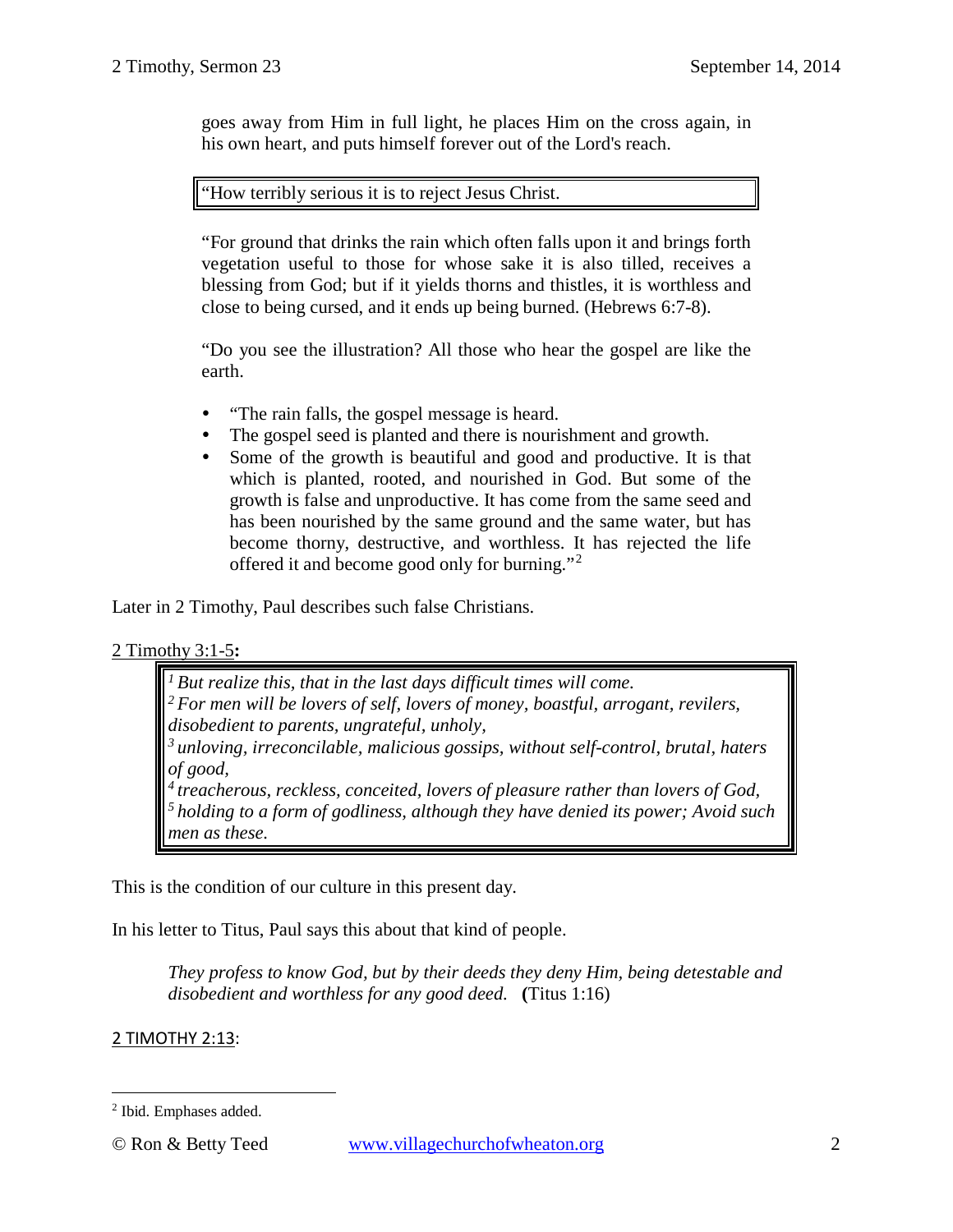*If we are faithless, He remains faithful, for He cannot deny Himself.* 

The unsaved will at some time deny Christ because they never had a saving faith in Him to begin with. Nevertheless, **Jesus remains faithful**, not only to those who believe in Him but also to those who do not.

## John 3:16-18:

### <sup>16</sup> "For God so loved the world, that He gave His only begotten Son, that **whoever** believes in Him shall not perish, but have eternal life.

<sup>17</sup> "For God did not send the Son into the world to judge the world, but **that the** world might be saved *through Him.* 

*18 "He who believes in Him is not judged; he who does not believe has been judged already, because he has not believed in the name of the only begotten Son of God.* 

Christ will never break His promise to save those who trust Him, nor will He break His promise to condemn to Hell those who do not. To do otherwise would be to deny Himself (see 2 Timothy 2:13 above), which is not possible, for God's holy and perfect nature will not allow Him to do that.

God's promises are sure and over history have always been kept.

1 Kings 8:56:

*"Blessed be the LORD, who has given rest to His people Israel, according to all that He promised; not one word has failed of all His good promise, which He promised through Moses His servant."* 

## Ezekiel 12:25:

*"'For I the LORD will speak, and whatever word I speak will be performed. It will no longer be delayed, for in your days, O rebellious house, I will speak the word and perform it,' declares the Lord GOD."* 

You can take it to the bank that God will do what He says He will do.

Because of this faithful nature which is found both in Christ and in God, Paul wrote:

*That is why I am suffering here in prison. But I am not ashamed of it, for I know the one in whom I trust, and I am sure that he is able to guard what I have entrusted to him until the day of his return.* (2 Timothy 1:12 NLT)

This is what we find in Hebrews as well, which Paul may have also written:

#### Hebrews 10:23:

*Let us hold fast the confession of our hope without wavering, for He who promised is faithful.*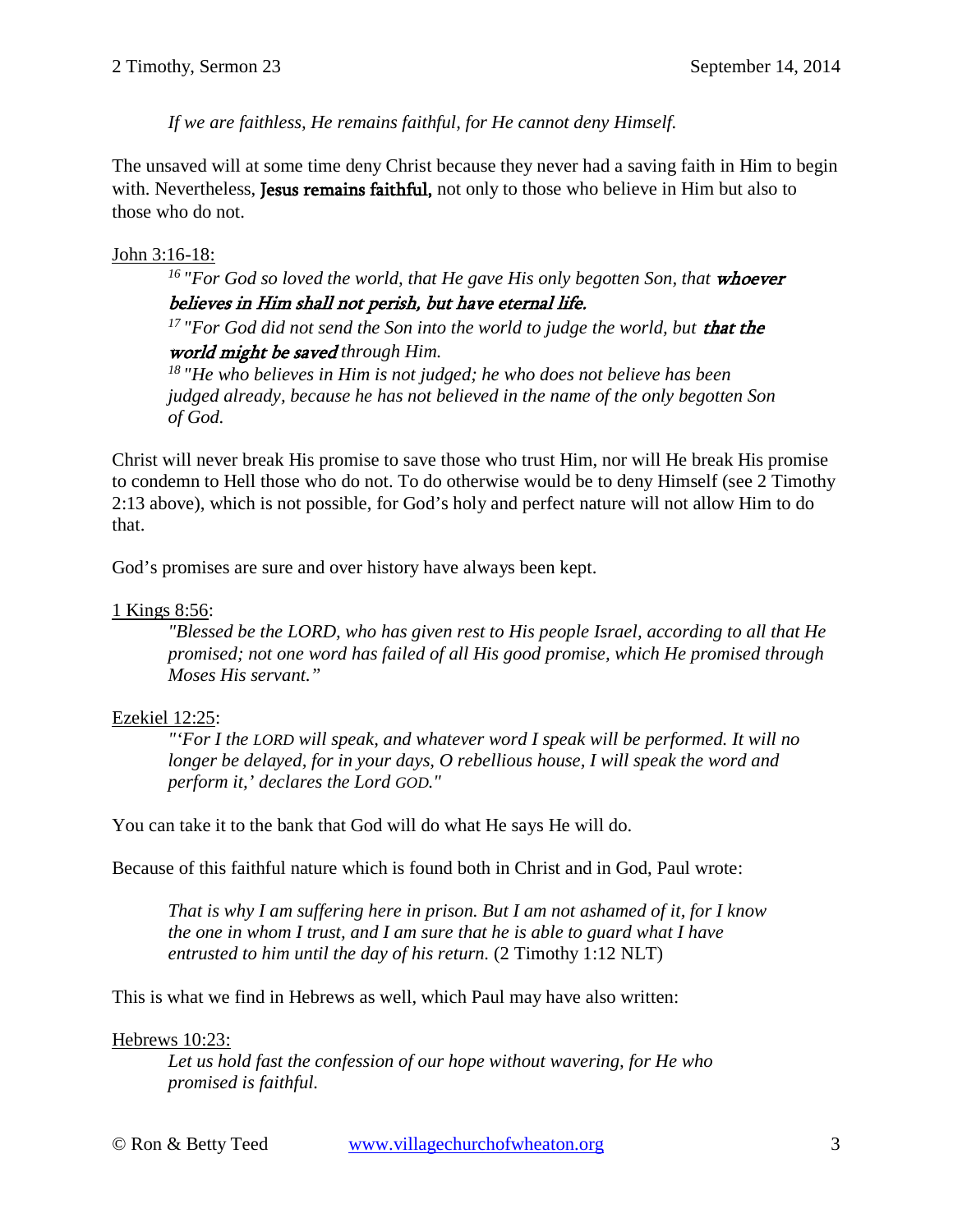"In 1979 Verna Bowman of Telford, Pennsylvania, gave birth to her fourth child, Geoff, and quickly learned from doctors the frightening news: the baby had defective kidneys. Writing in *Guideposts,* she tells that doctors ordered the child rushed to a children's hospital in Philadelphia, where he would receive kidney dialysis.

"Still hospitalized herself, Verna prayed and prayed for her son, and as she did she soon felt God's nearness. Unbidden, the words of a Scripture text began to repeat in her heart: "This sickness is not unto death, but for the glory of God" [\(John 11:4\)](http://www.crossbooks.com/verse.asp?ref=Jn+11%3A4). She wrote the words down.[3](#page-3-0)

"Later her husband called to report on the baby's condition: "It's too soon to tell if he's going to make it," he said.

"He's going to make it," Verna replied, and she read him the verse that God had breathed into her heart. "I believe those words," she said.

"'So do I, Verna,' replied her husband. 'So do I.'

"After three months of dialysis, Geoff's kidneys, though still defective, began to function on their own. Throughout his childhood Geoff took medication and tired easily. During that time Verna collected in her journal other Scriptures which encouraged her faith that her son would be all right.

"When Geoff was thirteen, the doctors reported he would need a kidney transplant. Though unsettling at first, this news turned out to be the answer to her prayers. Verna herself provided the kidney, and the operation was a complete success. Geoff would be able to live a normal life.

"Later Verna's daughter suggested they do something special with the Scriptures that had meant much to them during Geoff's long sickness. Verna often made quilts and her daughter was skilled at cross-stitch, so they decided to make a quilt that displayed twelve of the cherished promises from the Bible. Each Scripture was stitched onto white linen and bordered in a pattern of hunter green and burgundy. Three months later the quilt was completed and hung on the wall of their guest room. When others admired the quilt, it eventually was hung in their church as well as other churches in the area.

"God's promises had made a great difference for Verna Bowman. When she chose to have these promises stitched onto a quilt, she made a fitting

<span id="page-3-0"></span><sup>&</sup>lt;sup>3</sup> Emphasis added.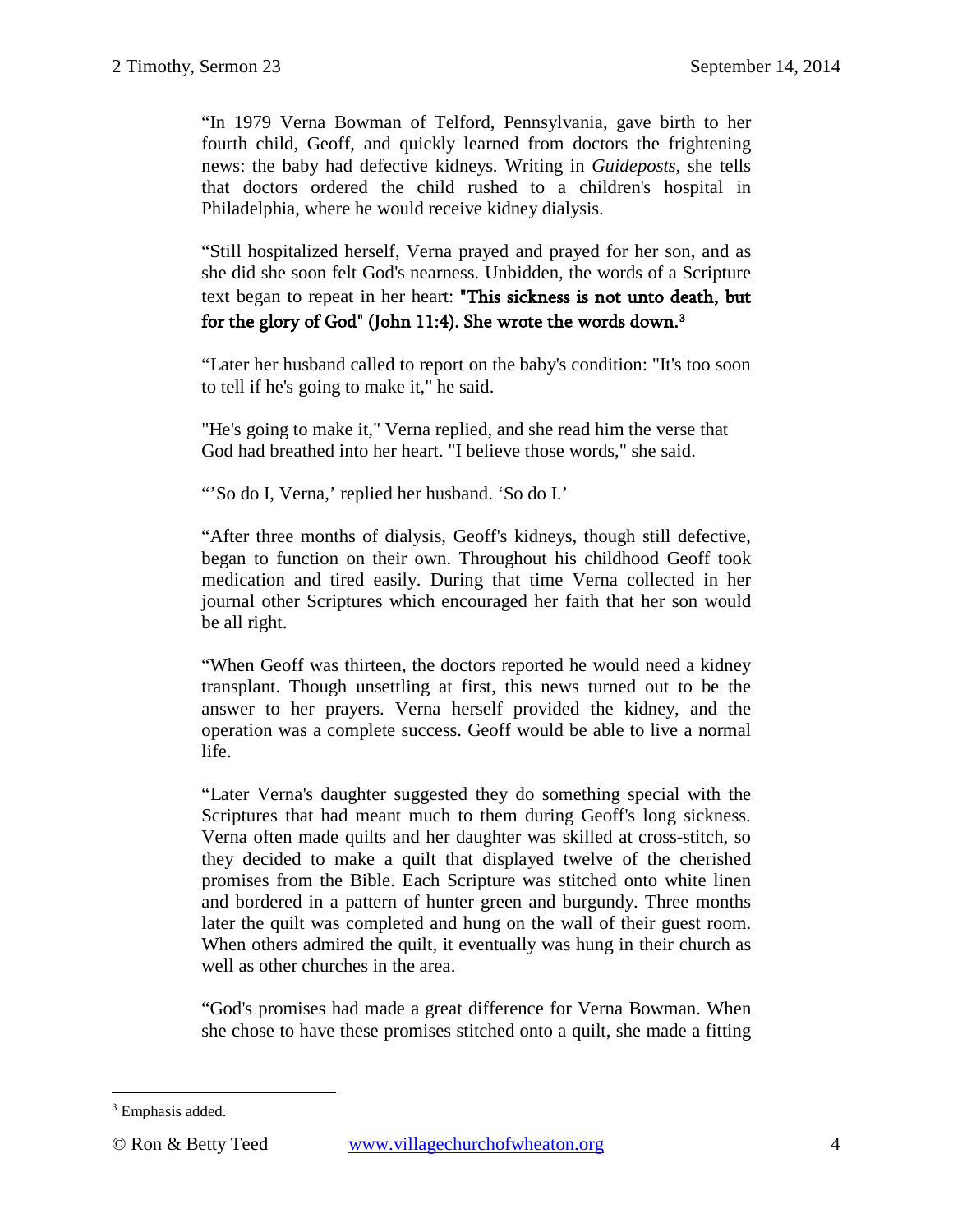choice. As comforting as a quilt on a cold wintry night, so God's promises ward off soul-chilling fear. They warm the soul."[4](#page-4-0)

If you have never done so, please commit yourself to Jesus before it is too late. Then you too will be able to experience this kind of comfort, both in this life and then forever in eternity.

#### Be a Good Worker 2 Timothy 2:14-19

This has been a long chapter so let us take a moment to reread 2 TIMOTHY 2:1-13 (NLT):

*1 Timothy, my dear son, be strong through the grace that God gives you in Christ Jesus.* 

*2 You have heard me teach things that have been confirmed by many reliable witnesses. Now teach these truths to other trustworthy people who will be able to pass them on to others.* 

*3 Endure suffering along with me, as a good soldier of Christ Jesus. 4 Soldiers don't get tied up in the affairs of civilian life, for then they cannot* 

*please the officer who enlisted them.* 

*5 And athletes cannot win the prize unless they follow the rules.* 

*6 And hardworking farmers should be the first to enjoy the fruit of their labor.* 

*7 Think about what I am saying. The Lord will help you understand all these things.* 

*8 Always remember that Jesus Christ, a descendant of King David, was raised from the dead. This is the Good News I preach.* 

*9 And because I preach this Good News, I am suffering and have been chained like a criminal. But the word of God cannot be chained.* 

<sup>10</sup> So I am willing to endure anything if it will bring salvation and eternal glory in *Christ Jesus to those God has chosen.* 

*11 This is a trustworthy saying: If we die with him, we will also live with him.* 

*12 If we endure hardship, we will reign with him. If we deny him, he will deny us.* 

*13 If we are unfaithful, he remains faithful, for he cannot deny who he is.* 

Now we will continue reading from verse 14:

## 2 Timothy 2:14-19 (NLT):

*14 Remind everyone about these things, and command them in God's presence to*  stop fighting over words. *Such arguments are useless, and they can ruin those who hear them.* 

<sup>15</sup> Work hard so you can present yourself to God and receive his approval. **Be a** good worker, *one who does not need to be ashamed and who correctly explains the word of truth.* 

*<sup>16</sup>*Avoid worthless, foolish talk that *only leads to more godless behavior.*  <sup>17</sup> This kind of talk spreads like cancer, as in the case of **Hymenaeus and** 

<span id="page-4-0"></span><sup>4</sup> Op cit., Larson, 428-429.